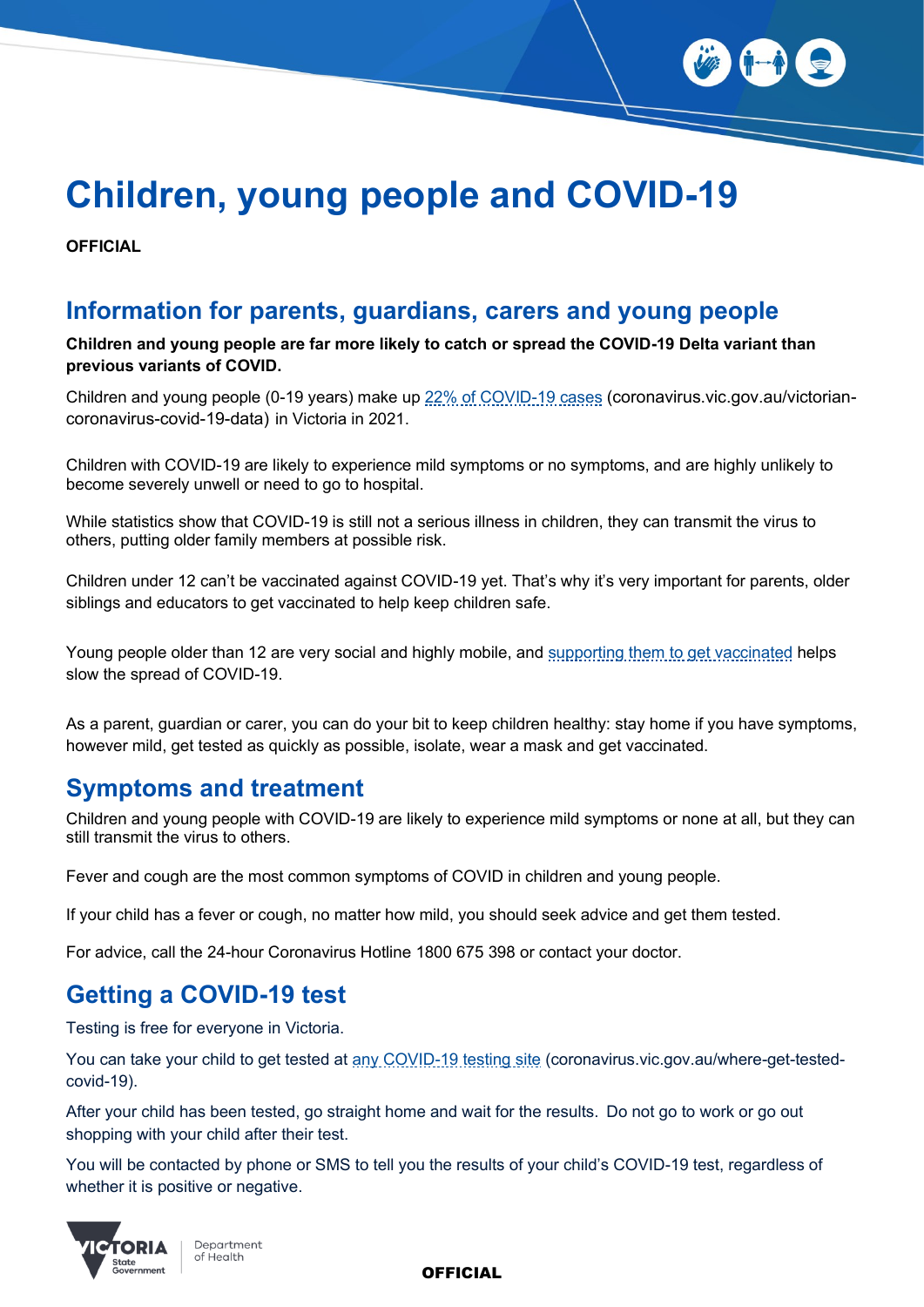If you are worried you will lose pay while you wait for results, you may be eligible for a \$450 Coronavirus [\(COVID-19\) Test Isolation Payment.](https://www.coronavirus.vic.gov.au/450-coronavirus-covid-19-test-isolation-payment)

For more information about testing results and isolation requirements, visit [Getting your results](https://www.coronavirus.vic.gov.au/getting-your-results-covid-19)

#### **Getting vaccinated for COVID-19**

Free and safe COVID-19 vaccines are available for everyone aged 12 and over. Young people who turn 12 during the COVID-19 vaccine rollout can get vaccinated.

You can book an appointment with your doctor, at some pharmacies, or online at [book your vaccine](https://www.coronavirus.vic.gov.au/book-your-vaccine-appointment)  [appointment](https://www.coronavirus.vic.gov.au/book-your-vaccine-appointment) (coronavirus.vic.gov.au/book-your-vaccine-appointment)

Learn about [COVID-19 vaccines for children and teenagers](https://www.coronavirus.vic.gov.au/vaccination-information-children-and-teenagers) (coronavirus.vic.gov.au/vaccination-informationchildren-and-teenagers)

The more people who get vaccinated, the greater the protection for the whole Victorian community.

#### **Wearing face masks**

When teachers, staff, and students consistently and correctly wear masks, they help protect themselves and others from COVID.

Children aged 12 years and over who are attending secondary school must wear a face mask indoors and outdoors, unless they are eating, drinking, or exercising or a lawful exception applies.

Children in grades 3-6 are required to wear a mask indoors when at school, where practicable.

Children with a disability aren't required to wear a mask if it is not suitable for them.

Children under the age of two should never wear a face mask, as they are at risk of suffocation or strangulation.

Find a mask that is made for children to ensure it fits properly. Masks for children are sold by a range of retailers and businesses.

Check that your child's mask fits snugly over their nose and mouth and under their chin, and make sure there aren't gaps at the sides of the mask.

For ideas on how to discuss mask wearing and concerns or questions children have about masks, [visit Face](https://raisingchildren.net.au/guides/coronavirus-covid-19-guide/face-masks-coronavirus-children)  [masks and COVID-19: supporting children 0-12 years](https://raisingchildren.net.au/guides/coronavirus-covid-19-guide/face-masks-coronavirus-children) (raisingchildren.net.au/guides/coronavirus-covid-19 guide/face-masks-coronavirus-children)

# **Talking to your child about COVID-19**

Parents and carers should take the opportunity to talk to children about COVID-19.

To access resources to have a safe and reassuring conversation with your child, visit [talking to your child](https://www.coronavirus.vic.gov.au/talking-your-child-about-coronavirus-covid-19)  [about COVID-19](https://www.coronavirus.vic.gov.au/talking-your-child-about-coronavirus-covid-19) (coronavirus.vic.gov.au/talking-your-child-about-coronavirus-covid-19)

### **School and COVID-19**

The Department of Education and Training has information about changes to education settings at all level during COVID-19 in Victoria, visit: Education - [information for parents, students and educators](https://www.coronavirus.vic.gov.au/education-information-about-coronavirus-covid-19)

#### **OFFICIAL**